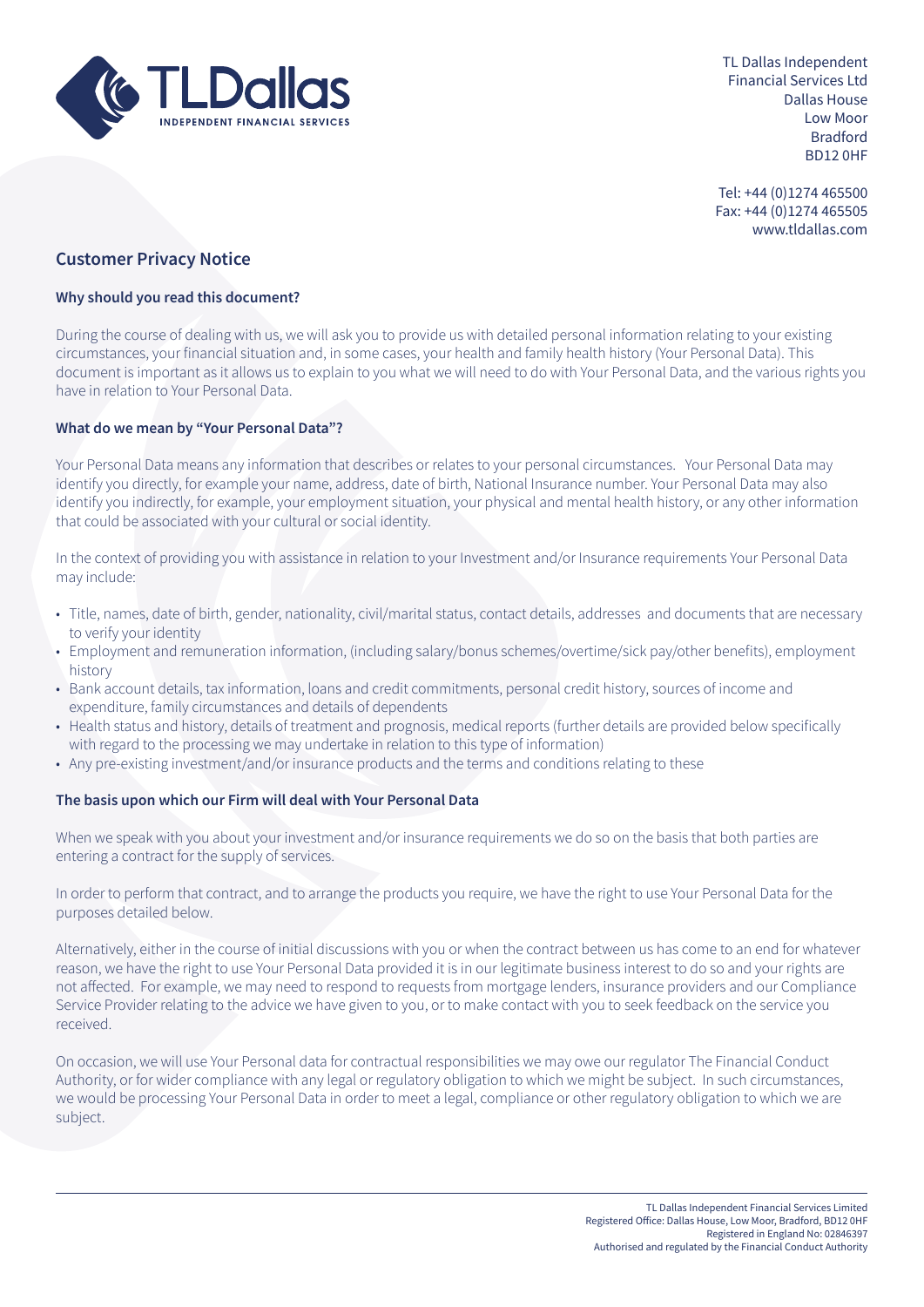## **The basis upon which we will process certain parts of Your Personal Data**

Where you ask us to assist you with for example your insurance / ethical investments, in particular life insurance and insurance that may assist you in the event of an accident or illness, we will ask you information about your ethnic origin, your health and medical history (Your Special Data). We will record and use Your Special Data in order to make enquiries of insurance / investment providers in relation to insurance products that may meet your needs and to provide you with advice/guidance regarding the suitability of any product that may be available to you.

If you have parental responsibility for children under the age of 13, it is also very likely that we will record information on our systems that relates to those children and potentially, to their Special Data.

The arrangement of certain types of insurance may involve disclosure by you to us of information relating to historic or current criminal convictions or offences (together "Criminal Disclosures"). This is relevant to insurance related activities such as underwriting, claims and fraud management.

We will use special Data and any Criminal Disclosures in the same way as Your Personal Data generally, as set out in this Privacy Notice.

Information on Special Category Data and Criminal Disclosures must be capable of being exchanged freely between insurance intermediaries such as our Firm, and insurance providers, to enable customers to secure the important insurance protection that their needs require.

# **How do we collect Your Personal Data?**

We will collect and record Your Personal Data from a variety of sources, but mainly directly from you. You will usually provide information during the course of our initial meetings or conversations with you to establish your circumstances and needs and preferences in relation to investment and insurance. You will provide information to us verbally and in writing, including email.

We may also obtain some information from third parties, for example, credit checks, information from your employer, and searches of information in the public domain such as the voters roll. If we use technology solutions to assist in the collection of Your Personal Data for example software that is able to verify your credit status. We will only do this if we have consent from you for us or our nominated processor to access your information in this manner. With regards to electronic ID checks we would not require your consent but will inform you of how such software operates and the purpose for which it is used.

#### **What happens to Your Personal Data when it is disclosed to us?**

In the course of handling Your Personal Data, we will:

- Record and store Your Personal Data in our paper files, mobile devices and on our computer systems (websites, email, hard drives, and cloud facilities). This information can only be accessed by employees and consultants within our Firm and only when it is necessary to provide our service to you and to perform any administration tasks associated with or incidental to that service
- Submit Your Personal Data to Product Providers and/or Insurance Product providers, both in paper form and on-line via a secure portal. The provision of this information to a third party is essential in allowing us to progress any enquiry or application made on your behalf and to deal with any additional questions or administrative issues that lenders and providers may raise.
- Use Your Personal Data for the purposes of responding to any queries you may have in relation to any investment or insurance you may take out, or to inform you of any developments in relation to those products and/or polices of which we might become aware

#### **Sharing Your Personal Data**

From time to time Your Personal Data will be shared with:

• Investment Providers and insurance providers

Third parties who we believe will be able to assist us with your enquiry or application, or who are able to support your needs as identified. These third parties will include but may not be limited to, any member of our Group, which means our subsidiaries, our Compliance Advisers, Product specialists, estate agents, providers of legal services such as estate planners, conveyancing, surveyors and valuers (in each case where we believe this to be required due to your particular circumstances).

In each case, your Personal Data will only be shared for the purposes set out in this customer privacy notice, i.e. to progress your investment and/or insurance enquiry and to provide you with our professional services.